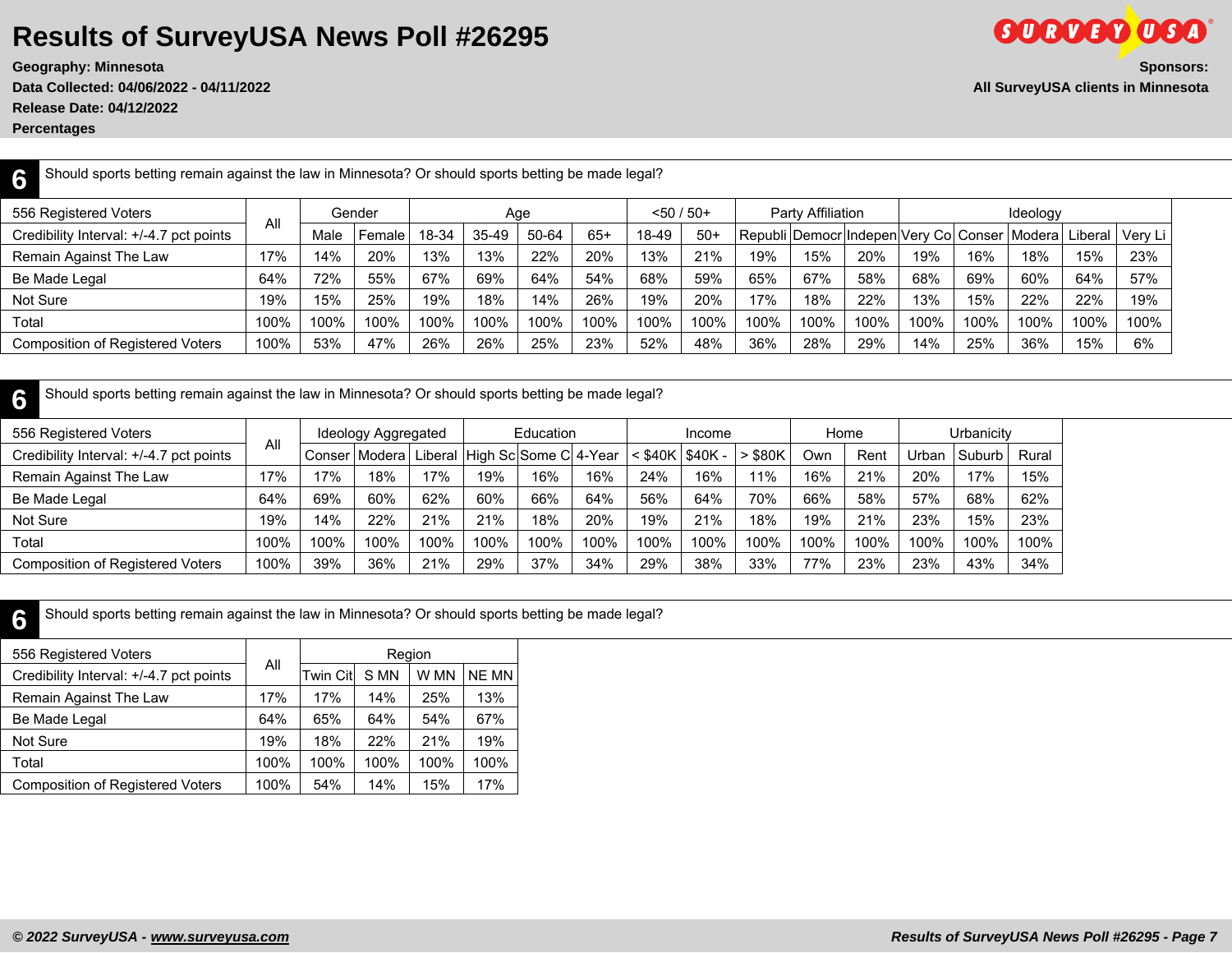## **Results of SurveyUSA News Poll #26295**

**Geography: Minnesota** 

**Data Collected: 04/06/2022 - 04/11/2022** 

**Release Date: 04/12/2022**

**Percentages**

**7**

|                                    | <b>Sponsors:</b> |
|------------------------------------|------------------|
| All SurveyUSA clients in Minnesota |                  |

**GORDED OSA** 

If sports betting is legalized, where should in-person sports betting be allowed?

| 556 Registered Voters                   |      | Gender<br>All |        | Age   |         |       |       | $< 50 / 50+$ |       | Party Affiliation |      |                                        | Ideology |      |        |         |         |  |
|-----------------------------------------|------|---------------|--------|-------|---------|-------|-------|--------------|-------|-------------------|------|----------------------------------------|----------|------|--------|---------|---------|--|
| Credibility Interval: +/-4.9 pct points |      | Male          | Female | 18-34 | $35-49$ | 50-64 | $65+$ | 18-49        | $50+$ |                   |      | Republi Democr Indepen Very Col Conser |          |      | Modera | _iberal | Verv Li |  |
| <b>Tribal Casinos Only</b>              | 7%   | 9%            | 4%     | 7%    | 4%      | 8%    | 6%    | 6%           | 7%    | 5%                | 8%   | 7%                                     | 3%       | 5%   | 7%     | 12%     | 5%      |  |
| State's Horse Tracks Only               | 9%   | 7%            | 11%    | 7%    | 9%      | 9%    | 10%   | 8%           | 10%   | 9%                | 8%   | 8%                                     | 6%       | 10%  | 9%     | 8%      | 15%     |  |
| Tribal Casinos And Horse Tracks         | 57%  | 58%           | 55%    | 63%   | 61%     | 55%   | 47%   | 62%          | 51%   | 62%               | 58%  | 51%                                    | 59%      | 67%  | 55%    | 47%     | 60%     |  |
| <b>Neither</b>                          | 8%   | 11%           | 4%     | 8%    | 4%      | 9%    | 10%   | 6%           | 9%    | 11%               | 4%   | 9%                                     | 17%      | 7%   | 7%     | 4%      | 5%      |  |
| Not Sure                                | 20%  | 15%           | 26%    | 14%   | 22%     | 19%   | 27%   | 18%          | 23%   | 13%               | 22%  | 25%                                    | 15%      | 12%  | 21%    | 30%     | 15%     |  |
| Total                                   | 100% | 100%          | 100%   | 100%  | 100%    | 100%  | 100%  | 100%         | 100%  | 100%              | 100% | 100%                                   | 100%     | 100% | 100%   | 100%    | 100%    |  |
| <b>Composition of Registered Voters</b> | 100% | 53%           | 47%    | 26%   | 26%     | 25%   | 23%   | 52%          | 48%   | 36%               | 28%  | 29%                                    | 14%      | 25%  | 36%    | 15%     | 6%      |  |
|                                         |      |               |        |       |         |       |       |              |       |                   |      |                                        |          |      |        |         |         |  |

**7** If sports betting is legalized, where should in-person sports betting be allowed?

| 556 Registered Voters                   |      |        | Ideology Aggregated |      |                               | Education |      |                           | Income |       | Home |      | Urbanicity |        |       |
|-----------------------------------------|------|--------|---------------------|------|-------------------------------|-----------|------|---------------------------|--------|-------|------|------|------------|--------|-------|
| Credibility Interval: +/-4.9 pct points | All  | Conser | l Modera            |      | Liberal High Sc Some C 4-Year |           |      | $<$ \$40K $\vert$ \$40K - |        | \$80K | .Jwn | Rent | Urban      | Suburb | Rural |
| <b>Tribal Casinos Only</b>              | 7%   | 4%     | 7%                  | 10%  | 7%                            | 7%        | 6%   | 4%                        | 7%     | 9%    | 6%   | 7%   | 10%        | 5%     | 6%    |
| State's Horse Tracks Only               | 9%   | 9%     | 9%                  | 10%  | 12%                           | 10%       | 5%   | 11%                       | 9%     | 7%    | 8%   | 12%  | 10%        | 7%     | 10%   |
| <b>Tribal Casinos And Horse Tracks</b>  | 57%  | 64%    | 55%                 | 50%  | 49%                           | 60%       | 60%  | 54%                       | 55%    | 61%   | 59%  | 49%  | 49%        | 60%    | 58%   |
| <b>Neither</b>                          | 8%   | 11%    | 7%                  | 4%   | 12%                           | 6%        | 6%   | 10%                       | 7%     | 7%    | 7%   | 9%   | 9%         | 8%     | 7%    |
| Not Sure                                | 20%  | 13%    | 21%                 | 26%  | 21%                           | 17%       | 23%  | 21%                       | 23%    | 16%   | 20%  | 23%  | 23%        | 19%    | 19%   |
| Total                                   | 100% | 100%   | 100%                | 100% | 100%                          | 100%      | 100% | 100%                      | 100%   | 100%  | 100% | 100% | 100%       | 100%   | 100%  |
| Composition of Registered Voters        | 100% | 39%    | 36%                 | 21%  | 29%                           | 37%       | 34%  | 29%                       | 38%    | 33%   | 77%  | 23%  | 23%        | 43%    | 34%   |